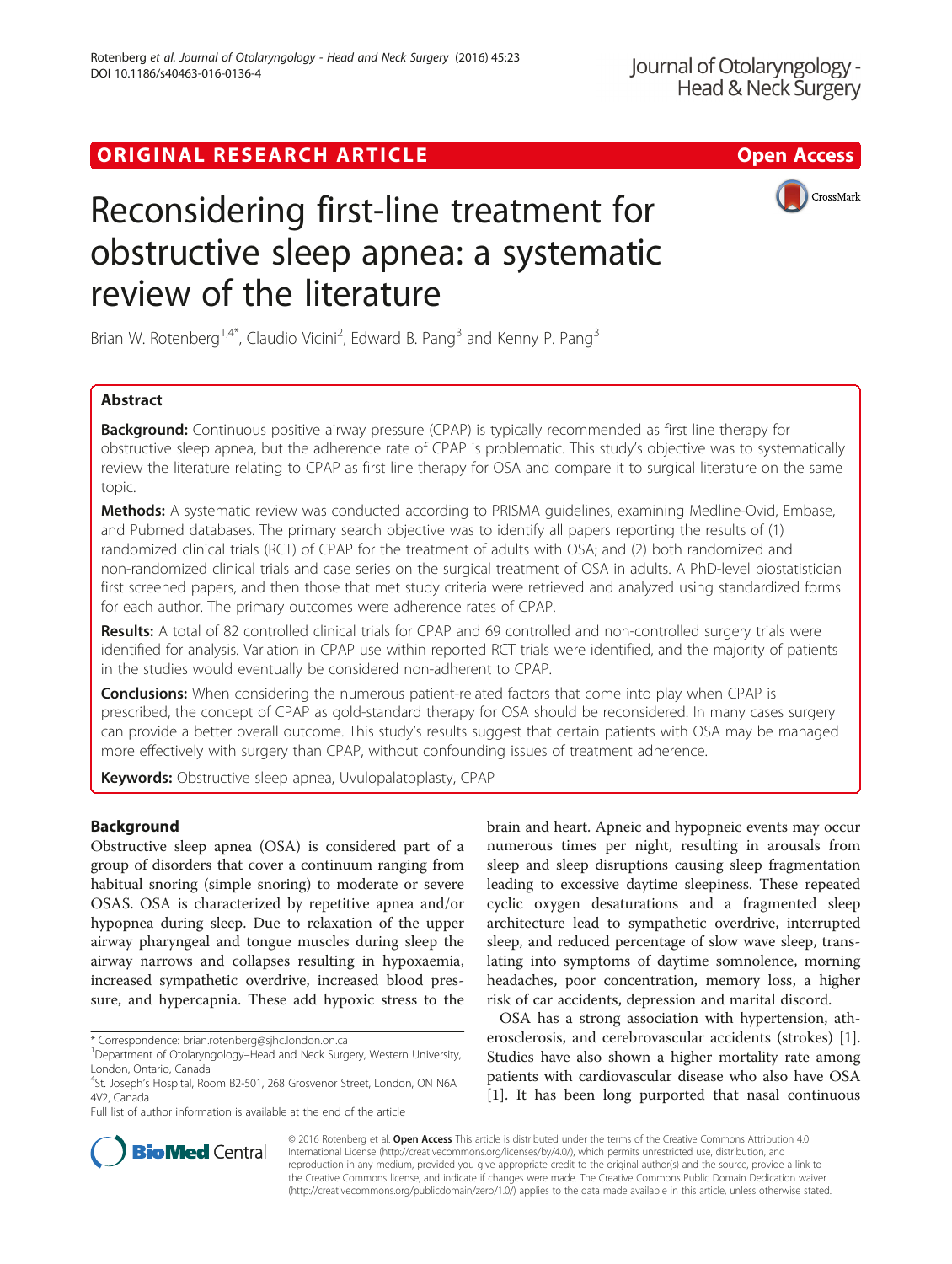positive airway pressure (CPAP) is the "gold" standard in the treatment of OSA, and there is no doubt that CPAP is effective when used properly and according to AASM standards. However, it is also well known that due to problematic patient adherence, the real world effectiveness of CPAP is low, with a large proportion of users abandoning the machine within one year of prescription. Such patients cannot be said to be effectively treated. Surgery for OSA on the other hand does not rely on any form of long-term patient adherence, and when the right patient is matched with the right pharyngeal procedure in order to maximize success, long-term strong results have been shown. When considering all OSA patients it is recognized that overall treatment success rates with surgery are lower than via CPAP, but this does not hold true for the subset of patients with appropriate apneaspecific surgical anatomy wherein rates of successful surgical OSA treatment are very high. Moreover the issue of CPAP adherence has generally not been examined during these debates; to make an effective comparison adherence must be taken into account when studying the impact on OSA of CPAP versus surgery. CPAP, an efficacious therapy with inconsistent adherence, can potentially be equivalent to surgery, that being a "partial" therapy with complete adherence. It is the issue of treatment effectiveness versus adherence (the relationship of the two defining success) that is at the crux of the matter.

This study's objective was to systematically review the literature relating to CPAP as first line therapy for OSA and then compare it to surgical literature on the same topic.

# **Methods**

Our review was carried out in accordance with the preferred reporting items for systematic review and metaanalysis protocols (PRISMA-P) 2015 statement. A comprehensive systematic literature review was conducted using the Medline-Ovid, Embase, and Pubmed databases.

The primary search objective was to identify all papers reporting the results of (1) randomized clinical trials (RCT) of CPAP for the treatment of adults with OSA; and (2) both randomized and non-randomized clinical trials and case series on the surgical treatment of OSA in adults. The first step was a locate and review all of the studies listed for analysis in three major literature reviews, a Cochrane Collaboration review [\[1](#page-5-0)] and a second systematic literature review published by the National Institutes of Health Research (NIHR) [\[2\]](#page-5-0) on the use of CPAP for the treatment of OSA, and a second Cochrane Collaboration review on its surgical management [\[3](#page-5-0)]. The second step was an extensive search of the PubMed/MedLine database, initiated using the following

combined search terms: "randomized clinical trial and obstructive sleep apnea" ( $n = 1083$ ); "CPAP and randomized clinical trial and obstructive sleep apnea" ( $n = 357$ ); and "surgery and obstructive sleep apnea and clinical trial" ( $n = 603$ ). From these lists, studies were identified that (a) did not replicate studies already found and (b) were otherwise eligible for inclusion. The third and final step was a review of all reference lists and tables of other studies found within papers identified in the second step. A PhD level biostatistician performed all three of the search steps.

Articles were considered for inclusion into the study by reviewing the titles and abstracts of all retrieved studies. The senior study authors BWR and KPP did this and results were compiled to ensure no studies were missed. The full text of selected studies were then analyzed to ensure that the following inclusion criteria were met: diagnosis of obstructive sleep apnea, no confounding data for central sleep apnea, and the paper referred to either CPAP or surgical treatment of OSA.

### Results

A total of 82 controlled clinical trials for CPAP and 69 controlled and non-controlled surgery trials were identified for analysis (note that non-controlled trials were accepted for surgery because of the relatively few controlled trials). The CPAP studies included trials comparing CPAP versus sub-therapeutic (sham) CPAP [\[4](#page-5-0)–[34\]](#page-6-0), CPAP versus an oral placebo [\[33, 35](#page-6-0)–[43](#page-6-0)], CPAP versus conservative or no therapy [[10](#page-5-0), [22, 44](#page-6-0)–[54\]](#page-6-0), CPAP versus an oral appliance [[4](#page-5-0), [5,](#page-5-0) [36](#page-6-0), [51, 55](#page-6-0)–[63\]](#page-7-0), CPAP versus postural therapy [[64](#page-7-0)–[67\]](#page-7-0), and CPAP alone assessing different means to modify adherence (e.g., with vs. without a humidifying element) [[8](#page-5-0), [21, 30,](#page-6-0) [68](#page-7-0)–[79\]](#page-7-0). The surgical trials assessed a variety of single- and multi-stage procedures incorporating uvuloplasty [[22](#page-6-0), [80](#page-7-0)–[117\]](#page-8-0), mandibular advancement [[118](#page-8-0), [119\]](#page-8-0), laser treatments [\[120](#page-8-0)–[125\]](#page-8-0), radiofrequency tissue reduction and other lingual procedures [\[117, 125](#page-8-0)–[134](#page-8-0)], and palate implants [\[135](#page-8-0)–[141\]](#page-8-0), in addition to five trials specifically evaluating the safety versus risks of OSA surgery, including its safety as an outpatient/same-day procedure [\[142](#page-8-0)–[146](#page-8-0)]. The PRISMA charts seen in Figs. [1](#page-2-0) and [2](#page-3-0) summarize the study flow, and Additional files [1, 2,](#page-5-0) and Table [1](#page-3-0) summarize the results of the search strategy.

#### Discussion of findings

Currently, continuous positive airway pressure (CPAP) is considered the gold standard treatment for patients with obstructive sleep apnea, be it mild, moderate or severe. This is the conclusion expressed in both a recently-published Cochrane Collaboration review [\[1](#page-5-0)] and a second systematic literature review published by the National Institutes of Health Research (NIHR) [[2\]](#page-5-0). Surgical approaches are hardly discussed at all in either of these two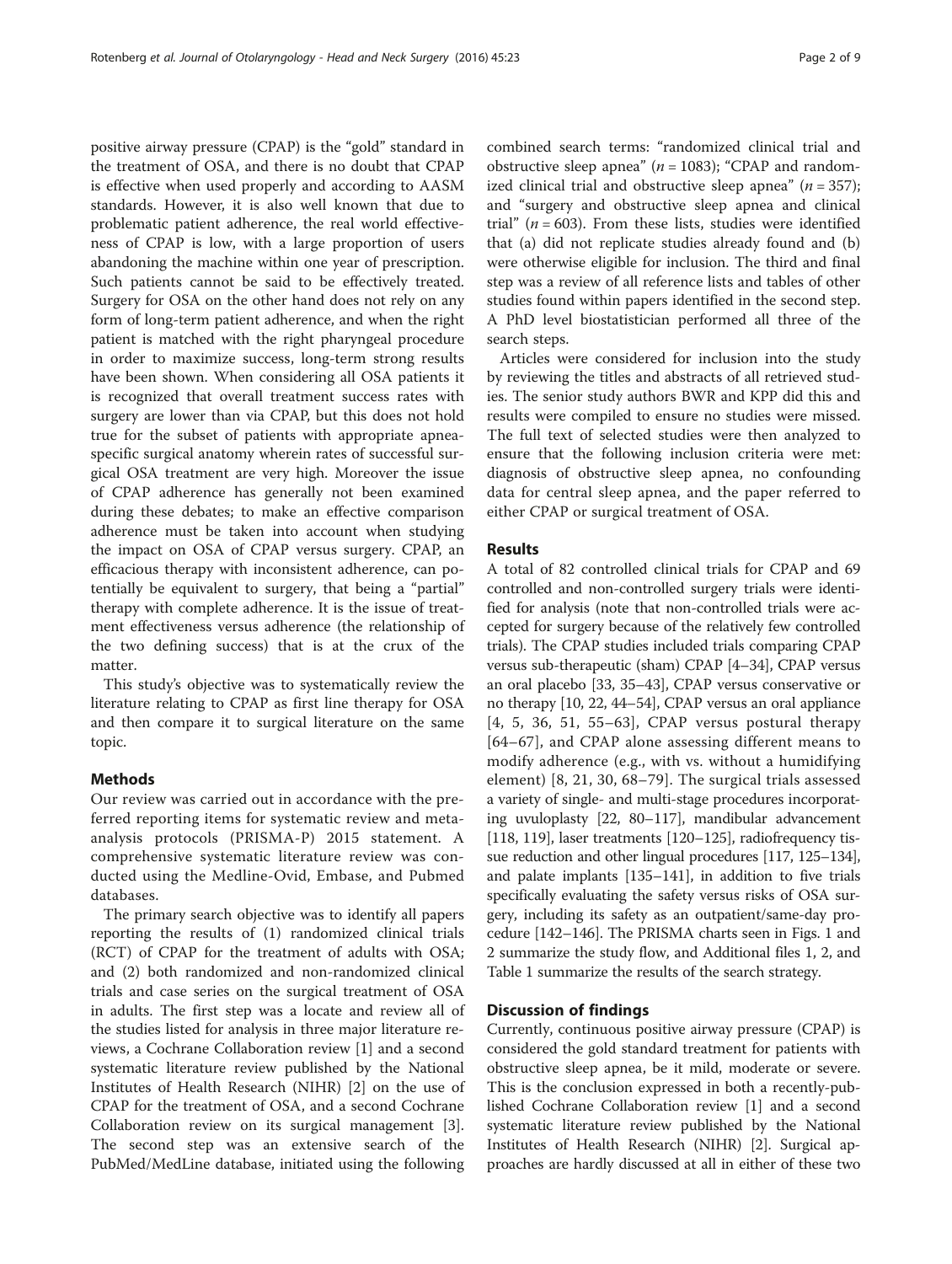<span id="page-2-0"></span>

reviews, largely on the basis of the lack of randomized controlled trials (RCTs). A closer look at the evidence however reveals that surgery may indeed play a primary role in many patients with OSA.

First, although a large number of RCTs have been published documenting the benefits of CPAP relative to sub-therapeutic (sham) CPAP [\[3](#page-5-0)–[33](#page-6-0)], an oral placebo [[32, 34](#page-6-0)–[43\]](#page-6-0), conservative or no therapy [[9](#page-5-0), [21, 42](#page-6-0), [44](#page-6-0)–[53](#page-6-0)], various oral appliances [[3, 4](#page-5-0), [35, 50, 54](#page-6-0)–[62](#page-7-0)], and postural therapy [\[63](#page-7-0)–[66\]](#page-7-0), numerous limitations of these RCTs must be considered. First among these is the short duration of follow-up that has been almost ubiquitous amongst CPAP trials, the vast majority having final assessments within weeks of the initial treatment, and only a small handful extending beyond 3 to 4 months [[46, 56](#page-6-0)], 6 months [[3,](#page-5-0) [52\]](#page-6-0), 1 year [[9,](#page-5-0) [21\]](#page-6-0), or beyond [\[44](#page-6-0)]. A couple of additional long-term cohort studies emerged from RCT, following patients, open label, to and beyond 1 year [[3,](#page-5-0) [62](#page-7-0)]. This contrasts, however, with the much more long-term follow-up generally performed for surgical trials, where follow-up to and beyond 6 months is the norm, with several investigative groups reporting on outcomes beyond 1 year.

A second issue pertains to adherence with CPAP, a well-documented problem that warrants concern. In our review of 83 CPAP trials (Additional file [1\)](#page-5-0), the average patient in bed for 7 h across these 83 closely supervised clinical trials was not using it an average of 32.9 % of the time. When the nights per week of CPAP non-use have been examined, the percentages range from 10 to 40 %  $[5, 35, 50, 55, 67-70]$  $[5, 35, 50, 55, 67-70]$  $[5, 35, 50, 55, 67-70]$  $[5, 35, 50, 55, 67-70]$  $[5, 35, 50, 55, 67-70]$  $[5, 35, 50, 55, 67-70]$  $[5, 35, 50, 55, 67-70]$  $[5, 35, 50, 55, 67-70]$  $[5, 35, 50, 55, 67-70]$  $[5, 35, 50, 55, 67-70]$  These are problematic percentages given that several published RCT have documented that at least a minimum level of CPAP use of 5–6 h per night is required to reap benefits from it [[9,](#page-5-0) [37](#page-6-0), [40,](#page-6-0) [68, 71](#page-7-0)]. There is therefore a sizeable subset of patients on CPAP who either cease to use it altogether, or fail to use it enough hours per night and/or nights per week to achieve clinically-significant benefits.

The issue of adherence is generally a non-issue with surgery, especially beyond the initial recovery period. Once a patient's anatomy is changed, it should remain so. How effective is surgery? Admittedly, there are far fewer EBM (evidence-based medicine) level 1 RCT and many more EBM level 4 case series for OSA surgery, as should be expected given the ethical and methodological obstacles associated with performing double-blinded or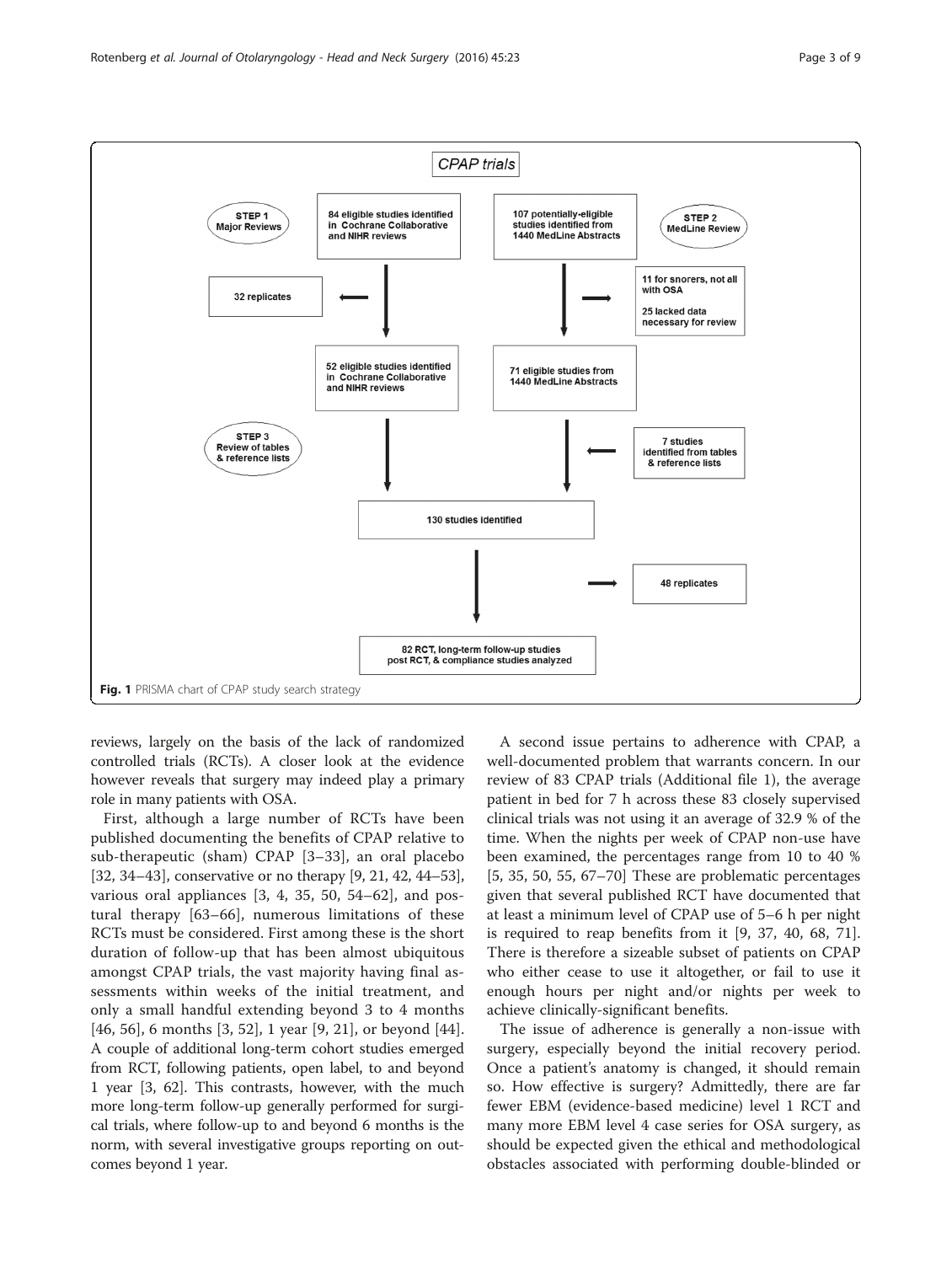<span id="page-3-0"></span>

#### Table 1 CPAP versus surgery comparisons

| First<br>author - year | EBM<br>rating | Study<br>design | Treatment groups                     | Study findings                                                                                                                                                                                                 | Study limitations/issues                                                  |
|------------------------|---------------|-----------------|--------------------------------------|----------------------------------------------------------------------------------------------------------------------------------------------------------------------------------------------------------------|---------------------------------------------------------------------------|
| Woodson<br>2003        |               | <b>RCT</b>      | nCPAP vs. RFTR vs.<br>sham RFTR      | Relative to sham Rx, rxn time & fastest rxn time both<br>improved post-RFTR ( $p = 0.03$ & 0.02) but not on CPAP.                                                                                              | Very poor CPAP complance<br>$(-16 h/$ week $):$                           |
|                        |               |                 |                                      | ESS $\downarrow$ similarly with RFTR & CPAP (-2.1 vs. -2.3,<br>$p = 0.005$ & 0.02). SNORE25 score $\downarrow$ w/both<br>$(p < 0.001$ vs. 0.005)                                                               | Different # of Rx sessions in<br>RFTR (4.5) vs. sham RFTR (2.9)<br>groups |
| Ceylan 2009            | - 3           | nonRCT          | TC-RFTR vs. nCPAP                    | Both RFTR & CPAP $\rightarrow$ LAHI (28.5 $\rightarrow$ 15.7 vs 29.6 $\rightarrow$ 16.1,<br>both $p < 0.001$ ; NS); LESS (11.1 $\rightarrow$ 8.4,<br>$p = 0.003$ vs 10.8 $\rightarrow$ 8.2, $p = 0.003$ ; NS); | Non-random allocation to<br>Rx/potential selection bias;                  |
|                        |               |                 |                                      | $\perp$ CT90 (15.2 → 11.1 % vs 14.3 → 10.7 %,<br>both $p < 0.001$ ; NS); & 1LSAT (88.4 $\rightarrow$ 93.5,<br>$p = 0.03$ vs 86.8 $\rightarrow$ 94.6 %, $p < 0.001$ , NS). 53.8 vs. 52.4 %<br>responders        | Compliance with CPAP not<br>reported                                      |
| Weaver<br>2004         |               | pop.<br>survey  | $UPPP + TF + SP +$<br>other vs. CPAP | 1339/18,754 (7.1 %) died w/ CPAP vs. 71/2072 (3.4 %)<br>post-op. Adjusting for age, gender, race, year of<br>Rx & co-morbidities,                                                                              | Retrospective analysis; potential<br>confounders missing                  |
|                        |               |                 |                                      | MR $\uparrow$ 31 % (95 % CI 3–67 %) w/CPAP ( $p = 0.03$ )                                                                                                                                                      | (e.g., severity of OSA, overall<br>health status)                         |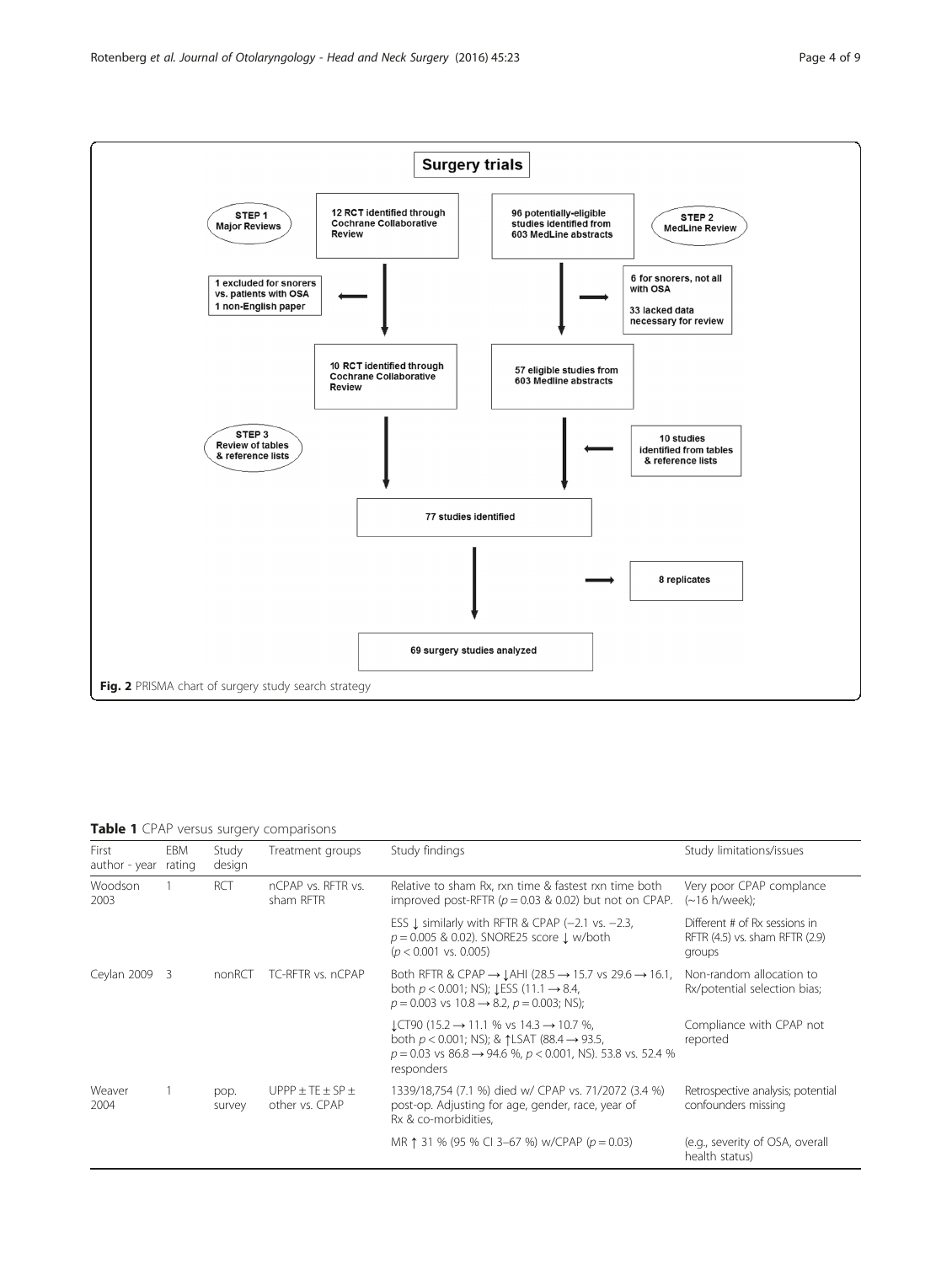even controlled surgical trials. This being said, only 24 of the CPAP RCT described above were truly blinded, pitting therapeutic CPAP against sub-therapeutic (and thereby, sham) CPAP, rendering all comparisons, especially of subjective measures like the patient's level of sleepiness and quality of life, at least somewhat suspect. Clearly, all subjects in these studies knew that they were using an oral appliance, an oral placebo or nothing versus nasal CPAP. Interestingly, and harkening back to the issue of adherence, though CPAP tended to improve objective measures of OSA to a greater degree than oral appliances, patients consistently and decidedly preferred the latter [[35, 55, 57, 60\]](#page-6-0).

The limitations of EBM level 4 evidence set aside, among the 1802 patients who underwent OSA surgery across the 53 studies we analyzed, more than half (957, 53.1 %) were deemed to have experienced a 'good response'. This is despite the consistent use of strict criteria for a 'response' that ranged from Sher's criteria of no less than a 50 % reduction in AHI to a level of 20 events/hour or less [\[79](#page-7-0)], criteria that were used in 20 of the studies [\[80](#page-7-0)–[99\]](#page-7-0); to being as stringent as no less than a 50 % reduction in RDI (which is similar to the AHI but also incorporates near-hyponeic events) to a level of 20 events/hour or less [\[100](#page-7-0)–[106\]](#page-7-0); no less than a 50 % reduction in either AHI or RDI (the latter also incorporating near-hyponeic events) to a level of 15 or even 10 events/hour or less [[91, 107](#page-7-0)–[110\]](#page-8-0); and reducing AHI or RDI to  $\leq 10$  or even 5 events/hour [[111](#page-8-0)–[114\]](#page-8-0) (Additional file [2](#page-5-0)). Mandibular/maxillo-mandibular advancement procedures had an especially high success (good response) rate of 87.0 % [[84, 107](#page-7-0), [115\]](#page-8-0). Moreover, there appeared to be a dose–response effect, with more aggressive procedures incorporating UPPP more effective than less aggressive procedures like tongue tissue ablation (Additional file [2\)](#page-5-0), and more repetitions of treatments like laser- or radiofrequency- aided tissue reduction more effective than fewer repetitions [[116\]](#page-8-0).

Only three studies directly have compared CPAP and OSA surgery: one a randomized clinical trial comparing therapeutic radiofrequency-aided tissue reduction (RFTR), sham RFTR and nasal CPAP [\[117](#page-8-0)]; one a non-randomized clinical trial comparing RFTR and nasal CPAP [[83\]](#page-7-0); and the third a population survey assessing long-term mortality among over 20,000 U.S. veterans who underwent either UPPP or CPAP therapy between October 1997 and September 2001 within the Veterans Affairs hospital system [[118](#page-8-0)]. These results are summarized in Table [1](#page-3-0). With the first study [\[117\]](#page-8-0), subjective sleepiness, as measured with the Epworth Sleepiness scale (ESS), decreased to the same extent with RFTR & CPAP (−2.1 vs.  $-2.3$ ,  $p = 0.005$  & 0.02), as did the patients' level of snoring, as measured with the SNORE25 ( $p < 0.001$  vs. 0.005), both effects superior to sham RFTR  $(p < 0.001)$ . However, objective sleepiness, measured as each patient's average and shortest reaction time, only improved with RFTR ( $p = 0.03$  and  $p = 0.02$  versus sham therapy, respectively). In the non-randomized trial [[83](#page-7-0)], RFTR and CPAP significantly reduced AHI versus baseline (28.5 → 15.7 vs. 29.6 → 16.1, both  $p < 0.001$ ; no significant inter-treatment difference), with similar significant reductions noted for the ESS score (11.1  $\rightarrow$ 8.4,  $p = 0.003$  vs.  $10.8 \rightarrow 8.2$ ,  $p = 0.003$ ; NS) and the percentage of time with oxygen saturation below 90 %  $(15.2 \rightarrow 11.1 \% \text{ vs. } 14.3 \rightarrow 10.7 \% \text{ both } p < 0.001; \text{ NS}).$ The two treatments also produced a similar increase in the patient's lowest recorded nocturnal oxygen saturation level (88.4→93.5,  $p = 0.03$  vs.  $86.8 \rightarrow 94.6$  %,  $p < 0.001$ ; NS). Overall, 53.8 and 52.4 % of patients were deemed to be treatment 'responders' (NS).

Perhaps most alarming of these results are those of the survival study [\[118](#page-8-0)], in which 1339 out of 18,754 patients on CPAP died over the course of observation (7.1 %) versus just 71 of 2072 (3.4 %) post-operatively. Adjusting for patient age, gender, race, year of treatment and co-morbid illnesses, there still was a 31 % (95 % CI: 3–67 %) increase in mortality among CPAP patients  $(p = 0.03)$  versus their post-UPPP counterparts. It may be that some patients receiving CPAP were considered too ill to be surgical candidates, a confounder that would falsely elevate the CPAP mortality rate. It is also important to acknowledge that the study authors were not able to adjust for OSA severity or account for CPAP adherence. Nonetheless, it is clear that all prior assumptions that CPAP is both more effective and safer than surgery as first-line treatment for OSA warrant re-evaluation.

In summary, though it is true that the evidence supporting CPAP over surgery as first-line therapy for OSA is more strongly supported by EBM level 1 evidence, closer inspection reveals major limitations of that evidence and reasons to suspect that this long-held assumption should now be questioned. Among these limitations are the very short-term follow-up of almost all CPAP trials (versus the longer follow-up of surgical trials); the very high degree of CPAP non-adherence that, in the vast majority of trials, was not accounted for by intent-to-treat analysis; failure to identify any significant advantage of CPAP over surgery in the two trials in which these two approaches were compared directly; and the apparent 30 % increased mortality observed in veterans who received CPAP versus surgical treatment in the U.S. between 1997 and 2001. Surgery appears to be clinically successful long-term in at least half of OSA patients, in terms of reducing their AHI to normal or near-normal levels. Given all of this, the time has come to rethink our CPAP-first approach to the OSA patient, especially in those patients in whom adherence, for whatever reason, might be considered an issue. Within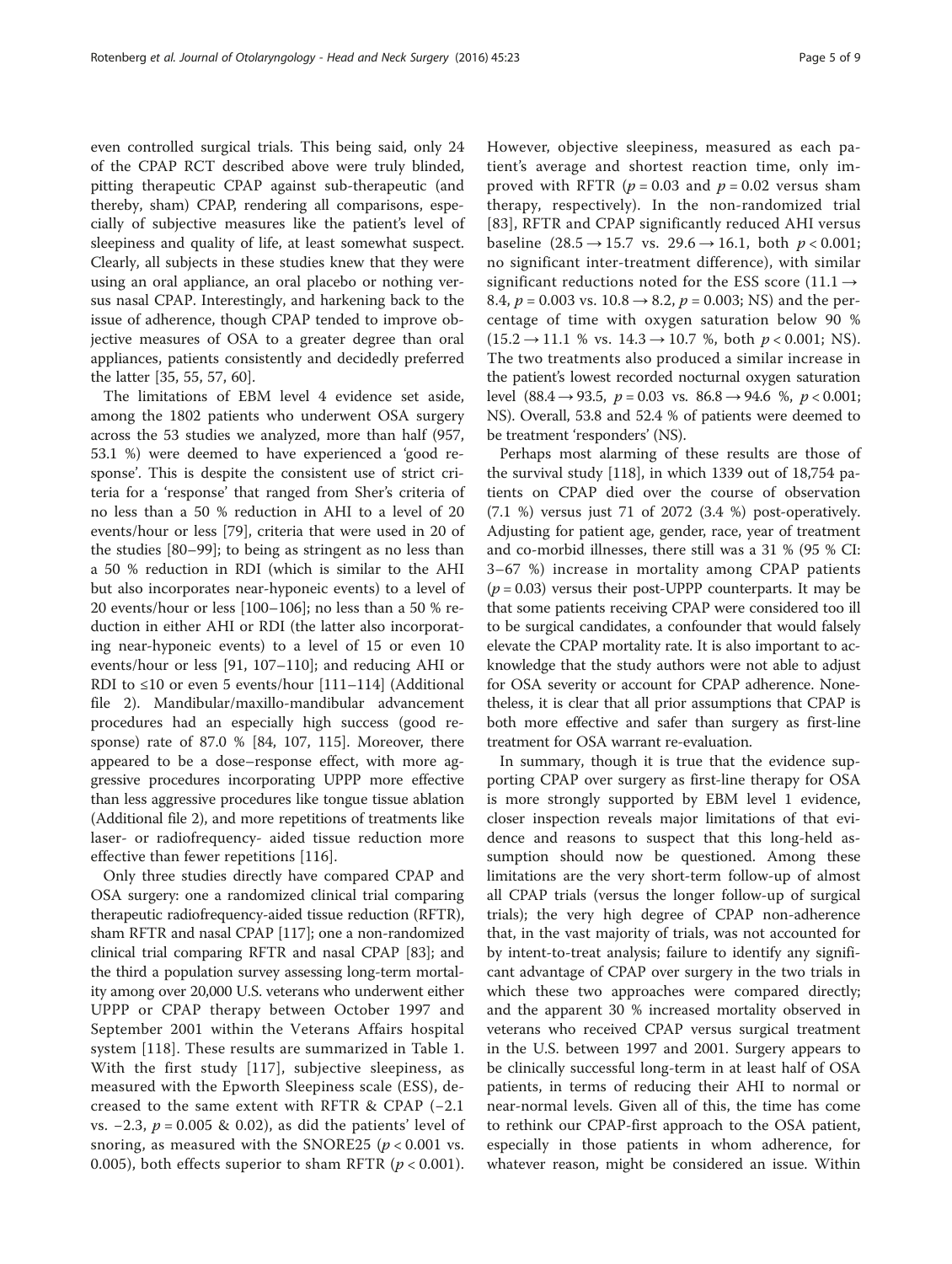<span id="page-5-0"></span>that context however it is also imperative that surgeons understand that changing the current care ladder means also stressing the importance of correct patient selection and an appropriate consent process.

As a systematic review, this study is limited to the quality of the included studies. Because it is a collection of findings from various other studies, it provides an overview of the direction of literature but is unable to show new findings. This study is also limited in the fact that only English language articles are considered, which may introduce a language bias. However, studies are published from a variety of centers internationally. Because this study is not a meta-analysis, study results have not been statistically combined for more powerful results. One additional caveat is that studies were only graded by a traditional EBM approach as opposed to the more sophisticated Cochrane GRADE tool. This may introduce some level of bias to the priorities given to the various studies. However the large volume of literature reviewed for this paper should adequately compensate for that.

#### Conclusion

This review illustrates the need for an in-depth, thorough and critical analysis of the available treatment options for the OSA patient. Although CPAP is often documented as the gold standard or mandatory first line therapy for patients with OSA, a careful assessment of the outcomes provided by the literature does not support this assertion, especially when the concept of CPAP adherence is taken into account. Clinicians should consider a patient-centered approach to care wherein the patient's individual anatomical characteristics are evaluated in context of their OSA severity and treatment goals, and then tailor intervention to individual needs. In many patients beneficial surgical results may supplant the role of the CPAP machine when considering first line therapy.

## Additional files

[Additional file 1: Table S1.](dx.doi.org/10.1186/s40463-016-0136-4) CPAP comparisons. (DOCX 60 kb) [Additional file 2: Table S2.](dx.doi.org/10.1186/s40463-016-0136-4) Surgery findings. (DOCX 43 kb)

#### Competing interests

The authors declare that they have no competing interests.

#### Authors' contributions

BR conducted the study design, and the majority of the writing. KP and EP assisted with writing, as well as compiling the data tables. CV assisted with intellectual contributions and editing of the paper. All authors read and approved the final manuscript.

#### Acknowledgments

The authors would like to acknowledge Dr. Kevin White for his invaluable help with statistical analysis.

#### Author details

<sup>1</sup>Department of Otolaryngology-Head and Neck Surgery, Western University, London, Ontario, Canada. <sup>2</sup> Head & Neck Department, ASL of Romagna, ENT and Oral Surgery Unit, Morgagni-Pierantoni Hospital (Forlì), Ospedale degli Infermi (Faenza), Forlì, Italy. <sup>3</sup>Asia Sleep Centre, Paragon, Singapore. <sup>4</sup>St. Joseph's Hospital, Room B2-501, 268 Grosvenor Street, London, ON N6A 4V2, Canada.

#### Received: 21 January 2016 Accepted: 30 March 2016 Published online: 06 April 2016

#### References

- 1. Giles TL, Lasserson TJ, Smith B, White J, Wright JJ, Cates CJ. Continuous positive airways pressure for obstructive sleep apnoea in adults: a Cochrane Collaboration Review. Etobicoke, Canada: John Wiley & Sons, Ltd; 2008. Issue 4, 1–103.
- 2. McDaid C, Griffin S, Weatherly H, et al. Continuous positive airway pressure devices for the treatment of obstructive sleep apnoea-hypopnoea syndrome: a systematic review and economic analysis. Southampton, UK: National Institutes of Health Research Health Technology Assessment Program; 2009.1–162.
- 3. Sundaram S, Lim J, Lasserson TJ. Surgery for obstructive sleep apnoea in adults: A Cochrane Collaboration Review. Etobicoke, Canada: John Wiley & Sons, Ltd; 2009. 1, 1–72.
- 4. Aarab G, Lobbezoo F, Heymans MW, Hamburger HL, Naeije M. Long-term follow-up of a randomized controlled trial of oral appliance therapy in obstructive sleep apnea. Respiration. 2011;82(2):162–8.
- 5. Aarab G, Lobbezoo F, Hamburger HL, Naeije M. Oral appliance therapy versus nasal continuous positive airway pressure in obstructive sleep apnea: a randomized, placebo-controlled trial. Respiration. 2011;81(5):411–9.
- 6. Ancoli-Israel S, Palmer BW, Cooke JR, et al. Cognitive effects of treating obstructive sleep apnea in Alzheimer's disease: a randomized controlled study. J Am Geriatr Soc. 2008;56(11):2076–81.
- 7. Arias MA, Garcia-Rio F, Alonso-Fernandez A, Martinez I, Villamor J. Pulmonary hypertension in obstructive sleep apnoea: effects of continuous positive airway pressure: a randomized, controlled cross-over study. Eur Heart J. 2006;27(9):1106–13.
- 8. Bakker J, Campbell A, Neill A. Randomized controlled trial comparing flexible and continuous positive airway pressure delivery: effects on adherence, objective and subjective sleepiness and vigilance. Sleep. 2010;33(4):523–9.
- 9. Barbe F, Mayoralas LR, Duran J, et al. Treatment with continuous positive airway pressure is not effective in patients with sleep apnea but no daytime sleepiness. a randomized, controlled trial. Ann Intern Med. 2001;134(11):1015–23.
- 10. Barbe F, Duran-Cantolla J, Capote F, et al. Long-term effect of continuous positive airway pressure in hypertensive patients with sleep apnea. Am J Respir Crit Care Med. 2010;181(7):718–26.
- 11. Becker HF, Jerrentrup A, Ploch T, et al. Effect of nasal continuous positive airway pressure treatment on blood pressure in patients with obstructive sleep apnea. Circulation. 2003;107(1):68–73.
- 12. Campos-Rodriguez F, Grilo-Reina A, Perez-Ronchel J, et al. Effect of continuous positive airway pressure on ambulatory BP in patients with sleep apnea and hypertension: a placebo-controlled trial. Chest. 2006;129(6):1459–67.
- 13. Coughlin SR, Mawdsley L, Mugarza JA, Wilding P, Calverley PM. Cardiovascular and metabolic effects of CPAP in obese males with OSA. Eur Respir J. 2007;29(4):720–7.
- 14. Cross MD, Mills NL, Al-Abri M, et al. Continuous positive airway pressure improves vascular function in obstructive sleep apnoea/hypopnoea syndrome: a randomised controlled trial. Thorax. 2008;63(7):578–83.
- 15. Dimsdale JE, Loredo JS, Profant J. Effect of continuous positive airway pressure on blood pressure : a placebo trial. Hypertension. 2000;35(1 Pt 1):144–7.
- 16. Duran-Cantolla J, Aizpuru F, Montserrat JM, et al. Continuous positive airway pressure as treatment for systemic hypertension in people with obstructive sleep apnoea: randomised controlled trial. BMJ. 2010;341:c5991. doi:[10.1136/bmj.c5991](http://dx.doi.org/10.1136/bmj.c5991).
- 17. Egea CJ, Aizpuru F, Pinto JA, et al. Cardiac function after CPAP therapy in patients with chronic heart failure and sleep apnea: a multicenter study. Sleep Med. 2008;9(6):660–6.
- 18. Henke KG, Grady JJ, Kuna ST. Effect of nasal continuous positive airway pressure on neuropsychological function in sleep apnea-hypopnea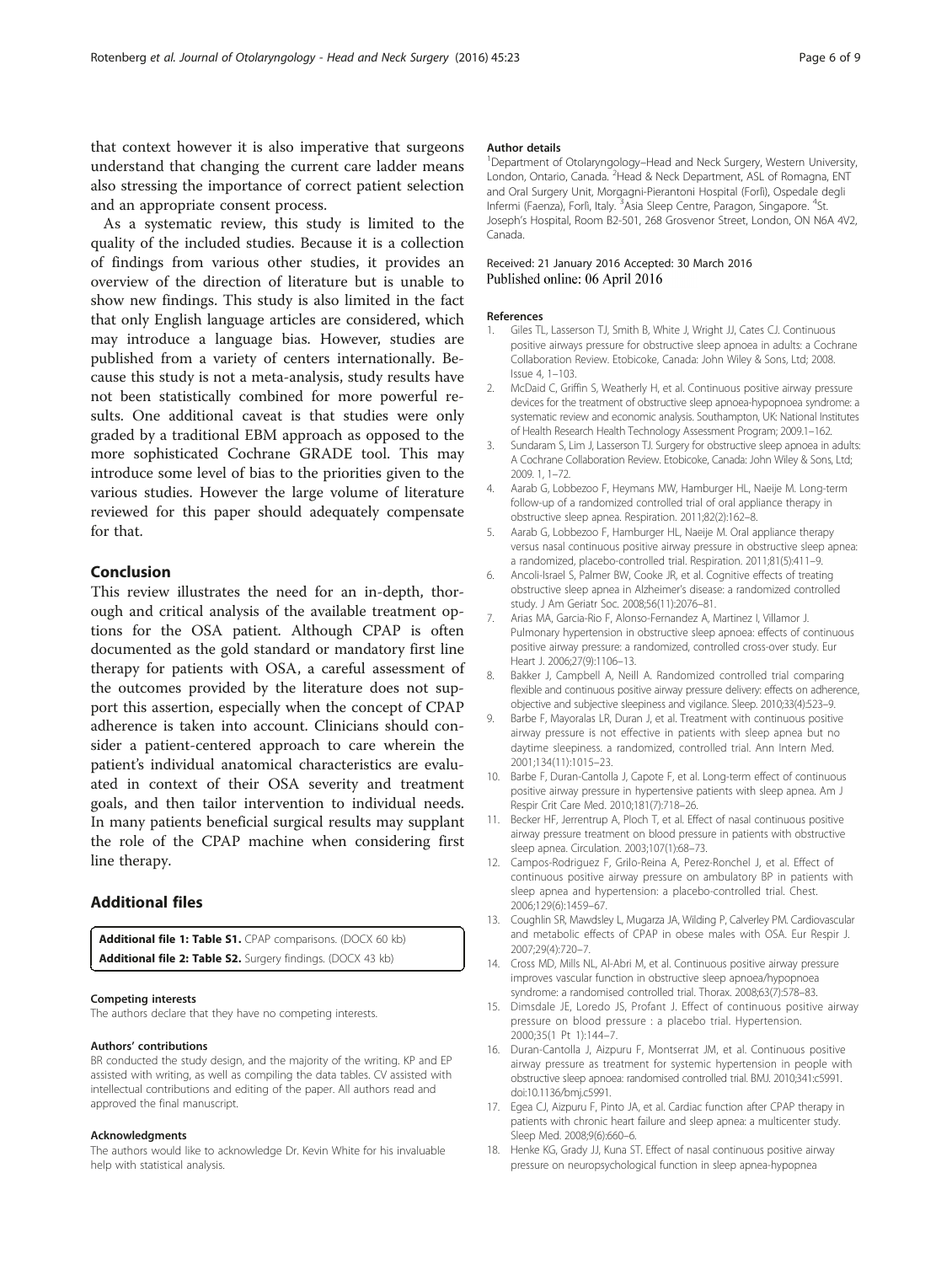<span id="page-6-0"></span>syndrome. A randomized, placebo-controlled trial. Am J Respir Crit Care Med. 2001;163(4):911–7.

- 19. Hui DS, To KW, Ko FW, et al. Nasal CPAP reduces systemic blood pressure in patients with obstructive sleep apnoea and mild sleepiness. Thorax. 2006;61(12):1083–90.
- 20. Jenkinson C, Davies RJ, Mullins R, Stradling JR. Comparison of therapeutic and subtherapeutic nasal continuous positive airway pressure for obstructive sleep apnoea: a randomised prospective parallel trial. Lancet. 1999;353(9170):2100–5.
- 21. Jenkinson C, Davies RJ, Mullins R, Stradling JR. Long-term benefits in self-reported health status of nasal continuous positive airway pressure therapy for obstructive sleep apnoea. QJM. 2001;94(2):95–9.
- 22. Lojander J, Maasilta P, Partinen M, Brander PE, Salmi T, Lehtonen H. Nasal-CPAP, surgery, and conservative management for treatment of obstructive sleep apnea syndrome. Chest. 1996;110:114–9.
- 23. Loredo JS, Ancoli-Israel S, Kim EJ, Lim WJ, Dimsdale JE. Effect of continuous positive airway pressure versus supplemental oxygen on sleep quality in obstructive sleep apnea: a placebo-CPAP-controlled study. Sleep. 2006;29(4):564–71.
- 24. Marshall NS, Neill AM, Campbell AJ, Sheppard DS. Randomised controlled crossover trial of humidified continuous positive airway pressure in mild obstructive sleep apnoea. Thorax. 2005;60(5):427–32.
- 25. Marshall NS, Neill AM, Campbell AJ. Randomised trial of adherence with flexible (C-Flex) and standard continuous positive airway pressure for severe obstructive sleep apnea. Sleep Breath. 2008;12(4):393–6.
- 26. Montserrat JM, Ferrer M, Hernandez L, et al. Effectiveness of CPAP treatment in daytime function in sleep apnea syndrome: a randomized controlled study with an optimized placebo. Am J Respir Crit Care Med. 2001;164(4):608–13.
- 27. Norman D, Loredo JS, Nelesen RA, et al. Effects of continuous positive airway pressure versus supplemental oxygen on 24-hour ambulatory blood pressure. Hypertension. 2006;47(5):840–5.
- 28. Pepperell JC, Ramdassingh-Dow S, Crosthwaite N, et al. Ambulatory blood pressure after therapeutic and subtherapeutic nasal continuous positive airway pressure for obstructive sleep apnoea: a randomised parallel trial. Lancet. 2002;359(9302):204–10.
- 29. Robinson GV, Smith DM, Langford BA, Davies RJ, Stradling JR. Continuous positive airway pressure does not reduce blood pressure in nonsleepy hypertensive OSA patients. Eur Respir J. 2006;27(6):1229–35.
- 30. Sharma SK, Agrawal S, Damodaran D, et al. CPAP for the metabolic syndrome in patients with obstructive sleep apnea. N Engl J Med. 2011;365(24):2277–86.
- 31. Siccoli MM, Pepperell JC, Kohler M, Craig SE, Davies RJ, Stradling JR. Effects of continuous positive airway pressure on quality of life in patients with moderate to severe obstructive sleep apnea: data from a randomized controlled trial. Sleep. 2008;31(11):1551–8.
- 32. West SD, Nicoll DJ, Wallace TM, Matthews DR, Stradling JR. Effect of CPAP on insulin resistance and HbA1c in men with obstructive sleep apnoea and type 2 diabetes. Thorax. 2007;62(11):969–74.
- 33. Engleman HM, Martin SE, Deary IJ, Douglas NJ. Effect of continuous positive airway pressure treatment on daytime function in sleep apnoea/hypopnoea syndrome. Lancet. 1994;343(8897):572–5.
- 34. Spicuzza L, Bernardi L, Balsamo R, Ciancio N, Polosa R, Di MG. Effect of treatment with nasal continuous positive airway pressure on ventilatory response to hypoxia and hypercapnia in patients with sleep apnea syndrome. Chest. 2006;130(3):774–9.
- 35. Barnes M, Houston D, Worsnop CJ, et al. A randomized controlled trial of continuous positive airway pressure in mild obstructive sleep apnea. Am J Respir Crit Care Med. 2002;165(6):773–80.
- 36. Barnes M, McEvoy RD, Banks S, et al. Efficacy of positive airway pressure and oral appliance in mild to moderate obstructive sleep apnea. Am J Respir Crit Care Med. 2004;170(6):656–64.
- 37. Engleman HM, Gough K, Martin SE, Kingshott RN, Padfield PL, Douglas NJ. Ambulatory blood pressure on and off continuous positive airway pressure therapy for the sleep apnea/hypopnea syndrome: effects in "non-dippers". Sleep. 1996;19(5):378–81.
- 38. Engleman HM, Martin SE, Deary IJ, Douglas NJ. Effect of CPAP therapy on daytime function in patients with mild sleep apnoea/hypopnoea syndrome. Thorax. 1997;52(2):114–9.
- 39. Engleman HM, Martin SE, Kingshott RN, Mackay TW, Deary IJ, Douglas NJ. Randomised placebo controlled trial of daytime function after continuous

positive airway pressure (CPAP) therapy for the sleep apnoea/hypopnoea syndrome. Thorax. 1998;53(5):341–5.

- 40. Engleman HM, Kingshott RN, Wraith PK, Mackay TW, Deary IJ, Douglas NJ. Randomized placebo-controlled crossover trial of continuous positive airway pressure for mild sleep Apnea/Hypopnea syndrome. Am J Respir Crit Care Med. 1999;159(2):461–7.
- 41. Faccenda JF, Mackay TW, Boon NA, Douglas NJ. Randomized placebo-controlled trial of continuous positive airway pressure on blood pressure in the sleep apnea-hypopnea syndrome. Am J Respir Crit Care Med. 2001;163(2):344–8.
- 42. McArdle N, Douglas NJ. Effect of continuous positive airway pressure on sleep architecture in the sleep apnea-hypopnea syndrome: a randomized controlled trial. Am J Respir Crit Care Med. 2001;164(8 Pt 1):1459–63.
- 43. McArdle N, Kingshott R, Engleman HM, Mackay TW, Douglas NJ. Partners of patients with sleep apnoea/hypopnoea syndrome: effect of CPAP treatment on sleep quality and quality of life. Thorax. 2001;56(7):513–8.
- 44. Ballester E, Badia JR, Hernandez L, et al. Evidence of the effectiveness of continuous positive airway pressure in the treatment of sleep apnea/hypopnea syndrome. Am J Respir Crit Care Med. 1999;159(2):495–501.
- 45. Barbe F, Duran-Cantolla J, Sanchez-de-la-Torre M, et al. Effect of continuous positive airway pressure on the incidence of hypertension and cardiovascular events in nonsleepy patients with obstructive sleep apnea: a randomized controlled trial. JAMA. 2012;307(20):2161–8.
- 46. Chakravorty I, Cayton RM, Szczepura A. Health utilities in evaluating intervention in the sleep apnoea/hypopnoea syndrome. Eur Respir J. 2002;20(5):1233–8.
- 47. Drager LF, Bortolotto LA, Figueiredo AC, Krieger EM, Lorenzi GF. Effects of continuous positive airway pressure on early signs of atherosclerosis in obstructive sleep apnea. Am J Respir Crit Care Med. 2007;176(7):706–12.
- 48. Drager LF, Pedrosa RP, Diniz PM, et al. The effects of continuous positive airway pressure on prehypertension and masked hypertension in men with severe obstructive sleep apnea. Hypertension. 2011;57(3):549–55.
- 49. Hsu CY, Vennelle M, Li HY, Engleman HM, Dennis MS, Douglas NJ. Sleep-disordered breathing after stroke: a randomised controlled trial of continuous positive airway pressure. J Neurol Neurosurg Psychiatry. 2006;77(10):1143–9.
- 50. Kaneko Y, Floras JS, Usui K, et al. Cardiovascular effects of continuous positive airway pressure in patients with heart failure and obstructive sleep apnea. N Engl J Med. 2003;348(13):1233–41.
- 51. Lam B, Sam K, Mok WY, et al. Randomised study of three non-surgical treatments in mild to moderate obstructive sleep apnoea. Thorax. 2007;62(4):354-9.
- 52. Mansfield DR, Gollogly NC, Kaye DM, Richardson M, Bergin P, Naughton NT. Controlled trial of continuous positive airway pressure in obstructive sleep apnea and heart failure. Am J Respir Crit Care Med. 2004;169(3):361–6.
- 53. Monasterio C, Vidal S, Duran J, et al. Effectiveness of continuous positive airway pressure in mild sleep apnea-hypopnea syndrome. Am J Respir Crit Care Med. 2001;164(6):939–43.
- 54. Redline S, Adams N, Strauss ME, Roebuck T, Winters M, Rosenberg C. Improvement of mild sleep-disordered breathing with CPAP compared with conservative therapy. Am J Respir Crit Care Med. 1998;157:858–65.
- 55. Engleman HM, McDonald JP, Graham D, et al. Randomized crossover trial of two treatments for sleep apnea/hypopnea syndrome: continuous positive airway pressure and mandibular repositioning splint. Am J Respir Crit Care Med. 2002;166(6):855–9.
- 56. Ferguson KA, Ono T, Lowe AA, Keenan SP, Fleetham JA. A randomized crossover study of an oral appliance vs nasal-continuous positive airway pressure in the treatment of mild-moderate obstructive sleep apnea. Chest. 1996;109:1269–75.
- 57. Ferguson KA, Ono T, Lowe AA, al-Majed S, Love LL, Fleetham JA. A short-term controlled trial of an adjustable oral appliance for the treatment of mild to moderate obstructive sleep apnoea. Thorax. 1997;52(4):362–8.
- 58. Gagnadoux F, Fleury B, Vielle B, et al. Titrated mandibular advancement versus positive airway pressure for sleep apnoea. Eur Respir J. 2009;34(4):914–20.
- 59. Hoekema A, Stegenga B, Wijkstra PJ, van der Hoeven JH, Meinesz AF, De Bont LG. Obstructive sleep apnea therapy. J Dent Res. 2008;87(9):882–7.
- 60. Randerath WJ, Heise M, Hinz R, Ruehle KH. An individually adjustable oral appliance vs continuous positive airway pressure in mild-to-moderate obstructive sleep apnea syndrome. Chest. 2002;122(2):569–75.
- 61. Tan YK, L'Estrange PR, Luo YM, et al. Mandibular advancement splints and continuous positive airway pressure in patients with obstructive sleep apnoea: a randomized cross-over trial. Eur J Orthod. 2002;24(3):239–49.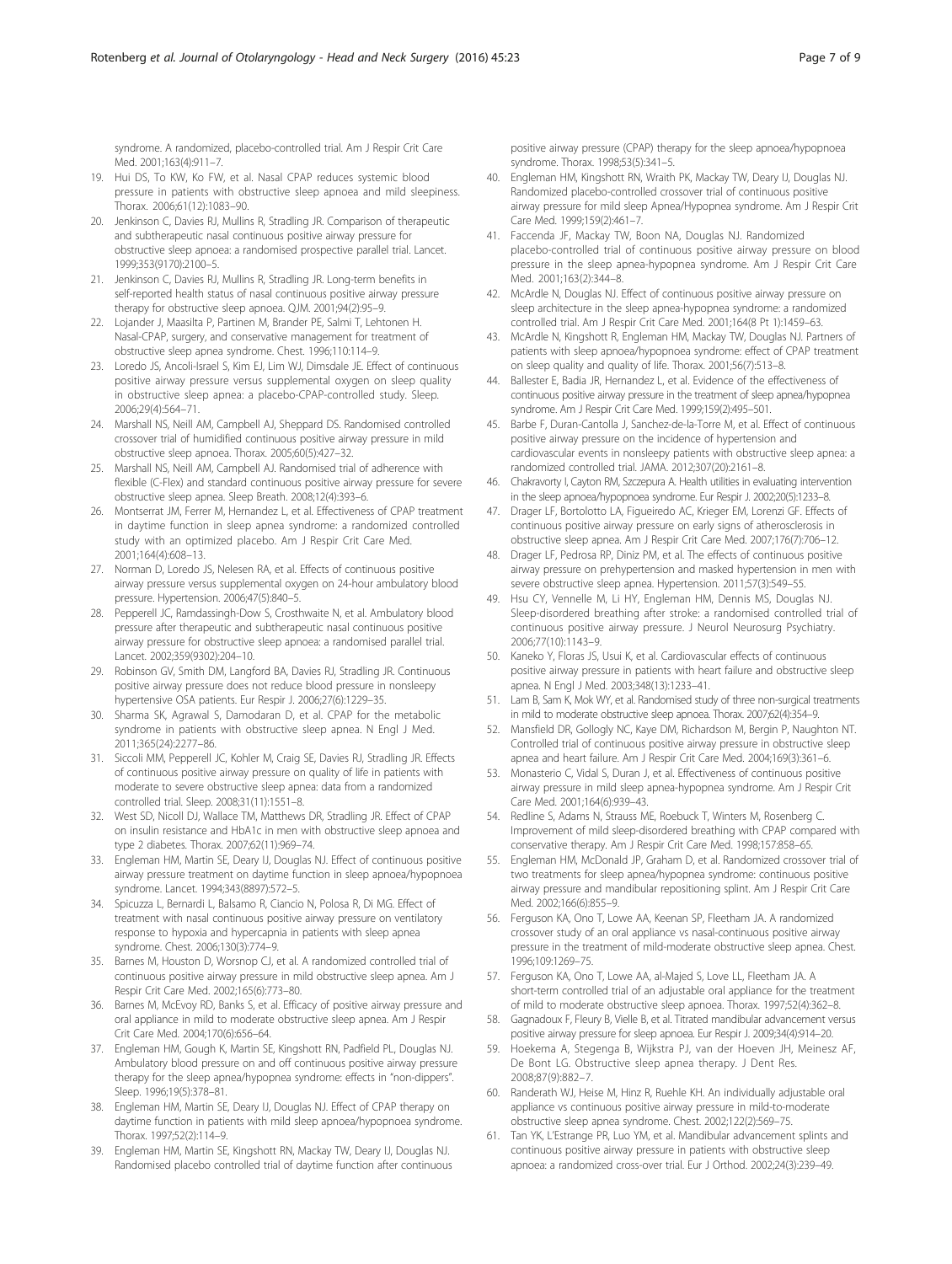- <span id="page-7-0"></span>62. Trzepizur W, Gagnadoux F, Abraham P, et al. Microvascular endothelial function in obstructive sleep apnea: Impact of continuous positive airway pressure and mandibular advancement. Sleep Med. 2009;10(7):746–52.
- 63. Doff MH, Hoekema A, Wijkstra PJ, et al. Oral appliance versus continuous positive airway pressure in obstructive sleep apnea syndrome: a 2-year follow-up. Sleep. 2013;36(9):1289–96.
- 64. Jokic R, Klimaszewski A, Crossley M, Sridhar G, Fitzpatrick MF. Positional treatment vs continuous positive airway pressure in patients with positional obstructive sleep apnea syndrome. Chest. 1999;115(3):771–81.
- 65. Permut I, Diaz-Abad M, Chatila W, et al. Comparison of positional therapy to CPAP in patients with positional obstructive sleep apnea. J Clin Sleep Med. 2010;6(3):238–43.
- 66. Skinner MA, Kingshott RN, Jones DR, Homan SD, Taylor DR. Elevated posture for the management of obstructive sleep apnea. Sleep Breath. 2004;8(4):193–200.
- 67. Skinner MA, Kingshott RN, Jones DR, Taylor DR. Lack of efficacy for a cervicomandibular support collar in the management of obstructive sleep apnea. Chest. 2004;125(1):118–26.
- 68. Ballard RD, Gay PC, Strollo PJ. Interventions to improve adherence in sleep apnea patients previously non-compliant with continuous positive airway pressure. J Clin Sleep Med. 2007;3(7):706–12.
- 69. Engleman HM, Martin SE, Douglas NJ. Adherence with CPAP therapy in patients with the sleep apnoea/hypopnoea syndrome. Thorax. 1994;49(3):263–6.
- 70. Kohler M, Stoewhas AC, Ayers L, et al. Effects of continuous positive airway pressure therapy withdrawal in patients with obstructive sleep apnea: a randomized controlled trial. Am J Respir Crit Care Med. 2011;184(10):1192–9.
- 71. Kryger MH, Berry RB, Massie CA. Long-term use of a nasal expiratory positive airway pressure (EPAP) device as a treatment for obstructive sleep apnea (OSA). J Clin Sleep Med. 2011;7(5):449–53B.
- 72. Kushida CA, Berry RB, Blau A, et al. Positive airway pressure initiation: a randomized controlled trial to assess the impact of therapy mode and titration process on efficacy, adherence, and outcomes. Sleep. 2011;34(8):1083–92.
- 73. Roecklein KA, Schumacher JA, Gabriele JM, Fagan C, Baran AS, Richert AC. Personalized feedback to improve CPAP adherence in obstructive sleep apnea. Behav Sleep Med. 2010;8(2):105–12.
- 74. Ruhle KH, Franke KJ, Domanski U, Nilius G. Quality of life, adherence, sleep and nasopharyngeal side effects during CPAP therapy with and without controlled heated humidification. Sleep Breath. 2010;15(3):479–85.
- 75. Ryan S, Doherty LS, Nolan GM, McNicholas WT. Effects of heated humidification and topical steroids on adherence, nasal symptoms, and quality of life in patients with obstructive sleep apnea syndrome using nasal continuous positive airway pressure. J Clin Sleep Med. 2009;5(5):422–7.
- 76. To KW, Chan WC, Choo KL, Lam WK, Wong KK, Hui DS. A randomized cross-over study of auto-continuous positive airway pressure versus fixed-continuous positive airway pressure in patients with obstructive sleep apnoea. Respirology. 2008;13(1):79–86.
- 77. Vennelle M, White S, Riha RL, Mackay TW, Engleman HM, Douglas NJ. Randomized controlled trial of variable-pressure versus fixed-pressure continuous positive airway pressure (CPAP) treatment for patients with obstructive sleep apnea/hypopnea syndrome (OSAHS). Sleep. 2010;33(2):267–71.
- 78. Weaver TE, Maislin G, Dinges DF, et al. Relationship between hours of CPAP use and achieving normal levels of sleepiness and daily functioning. Sleep. 2007;30(6):711–9.
- 79. Wolkove N, Baltzan M, Kamel H, Dabrusin R, Palayew M. Long-term adherence with continuous positive airway pressure in patients with obstructive sleep apnea. Can Respir J. 2008;15(7):365–9.
- 80. Cahali MB. Lateral pharyngoplasty: a new treatment for obstructive sleep apnea hypopnea syndrome. Laryngoscope. 2003;113(11):1961–8.
- 81. Friedman M, Ibraham H, Lee G, Joseph NJ. Combined uvulopalatopharyngoplasty and radiofrequency tongue base reduction for treatment of obstructive sleep apnea/hypopnea syndrome. Otolaryngol Head Neck Surg. 2003;129(6):611–21.
- 82. Hendler BH, Costello BJ, Silverstein K, Yen D, Goldberg A. A protocol for uvulopalatopharyngoplasty, mortised genioplasty, and maxillomandibular advancement in patients with obstructive sleep apnea: an analysis of 40 cases. J Oral Maxillofac Surg. 2001;59(8):892–9.
- 83. Lee NR, Givens Jr CD, Wilson J, Robins RB. Staged surgical treatment of obstructive sleep apnea syndrome: a review of 35 patients. J Oral Maxillofac Surg. 1999;57(4):382–5.
- 84. Li KK. Surgical therapy for adult obstructive sleep apnea. Sleep Med Rev. 2005;9(3):201–9.
- 85. Miller FR, Watson D, Malis D. Role of the tongue base suspension suture with The Repose System bone screw in the multilevel surgical management of obstructive sleep apnea. Otolaryngol Head Neck Surg. 2002;126(4):392–8.
- 86. Nelson LM. Combined temperature-controlled radiofrequency tongue reduction and UPPP in apnea surgery. Ear Nose Throat J. 2001;80(9):640–4.
- 87. Neruntarat C. Hyoid myotomy with suspension under local anesthesia for obstructive sleep apnea syndrome. Eur Arch Otorhinolaryngol. 2003;260(5):286–90.
- 88. Neruntarat C. Genioglossus advancement and hyoid myotomy under local anesthesia. Otolaryngol Head Neck Surg. 2003;129(1):85–91.
- 89. Neruntarat C. Uvulopalatal flap for obstructive sleep apnea: short-term and long-term results. Laryngoscope. 2011;121(3):683–7.
- 90. Terris DJ, Kunda LD, Gonella MC. Minimally invasive tongue base surgery for obstructive sleep apnoea. J Laryngol Otol. 2002;116(9):716–21.
- 91. Vilaseca I, Morello A, Montserrat JM, Santamaria J, Iranzo A. Usefulness of uvulopalatopharyngoplasty with genioglossus and hyoid advancement in the treatment of obstructive sleep apnea. Arch Otolaryngol Head Neck Surg. 2002;128(4):435–40.
- 92. Walker-Engstrom ML, Wilhelmsson B, Tegelberg A, Dimenas E, Ringqvist I. Quality of life assessment of treatment with dental appliance or UPPP in patients with mild to moderate obstructive sleep apnoea. A prospective randomized 1-year follow-up study. J Sleep Res. 2000;9(3):303–8.
- 93. Walker-Engstrom ML, Tegelberg A, Wilhelmsson B, Ringqvist I. 4-year follow-up of treatment with dental appliance or uvulopalatopharyngoplasty in patients with obstructive sleep apnea: a randomized study. Chest. 2002;121(3):739–46.
- Weaver EM, Woodson BT, Yueh B, et al. Studying Life Effects & Effectiveness of Palatopharyngoplasty (SLEEP) Study: subjective outcomes of isolated uvulopalatopharyngoplasty. Otolaryngol Head Neck Surg. 2011;144(4):623–31.
- 95. Wilhelmsson B, Tegelberg A, Walker-Engstrom ML, et al. A prospective randomized study of a dental appliance compared with uvulopalatopharyngoplasty in the treatment of obstructive sleep apnoea. Acta Otolaryngol. 1999;119(4):503–9.
- 96. Aneeza WH, Marina MB, Razif MY, Azimatun NA, Asma A, Sani A. Effects of uvulopalatopharyngoplasty: a seven year review. Med J Malaysia. 2011;66(2):129–32.
- 97. Baradaranfar MH, Edalatkhah M, Dadgarnia MH, et al. The effect of uvulopalatopharyngoplasty with tonsillectomy in patients with obstructive sleep apnea. Indian J Otolaryngol Head Neck Surg. 2015;67 Suppl 1:29–33.
- Lee JM, Weinstein GS, O'Malley Jr BW, Thaler ER. Transoral robot-assisted lingual tonsillectomy and uvulopalatopharyngoplasty for obstructive sleep apnea. Ann Otol Rhinol Laryngol. 2012;121(10):635–9.
- 99. MacKay SG, Carney AS, Woods C, et al. Modified uvulopalatopharyngoplasty and coblation channeling of the tongue for obstructive sleep apnea: a multi-centre Australian trial. J Clin Sleep Med. 2013;9(2):117–24.
- 100. Pang KP, Tan R, Puraviappan P, Terris DJ. Anterior palatoplasty for the treatment of OSA: three-year results. Otolaryngol Head Neck Surg. 2009;141(2):253–6.
- 101. Verse T, Baisch A, Maurer JT, Stuck BA, Hormann K. Multilevel surgery for obstructive sleep apnea: short-term results. Otolaryngol Head Neck Surg. 2006;134(4):571–7.
- 102. Weaver EM, Maynard C, Yueh B. Survival of veterans with sleep apnea: continuous positive airway pressure versus surgery. Otolaryngol Head Neck Surg. 2004;130(6):659–65.
- 103. Yang HB, Wang Y, Dong MM. Effect of Han-uvulopalatopharyngoplasty on flow-mediated dilatation in patients with moderate or severe obstructive sleep apnea syndrome. Acta Otolaryngol. 2012;132(7):769–72.
- 104. Yaremchuk K, Tacia B, Peterson E, Roth T. Change in Epworth Sleepiness Scale after surgical treatment of obstructive sleep apnea. Laryngoscope. 2011;121(7):1590–3.
- 105. Yu S, Liu F, Wang Q, et al. Effect of revised UPPP surgery on ambulatory BP in sleep apnea patients with hypertension and oropharyngeal obstruction. Clin Exp Hypertens. 2010;32(1):49–53.
- 106. Djupesland G, Schrader H, Lyberg T, Refsum H, Lilleas F, Godtlibsen OB. Palatopharyngoglossoplasty in the treatment of patients with obstructive sleep apnea syndrome. Acta Otolaryngol Suppl. 1992;492:50–4.
- 107. Ramirez SG, Loube DI. Inferior sagittal osteotomy with hyoid bone suspension for obese patients with sleep apnea. Arch Otolaryngol Head Neck Surg. 1996;122(9):953–7.